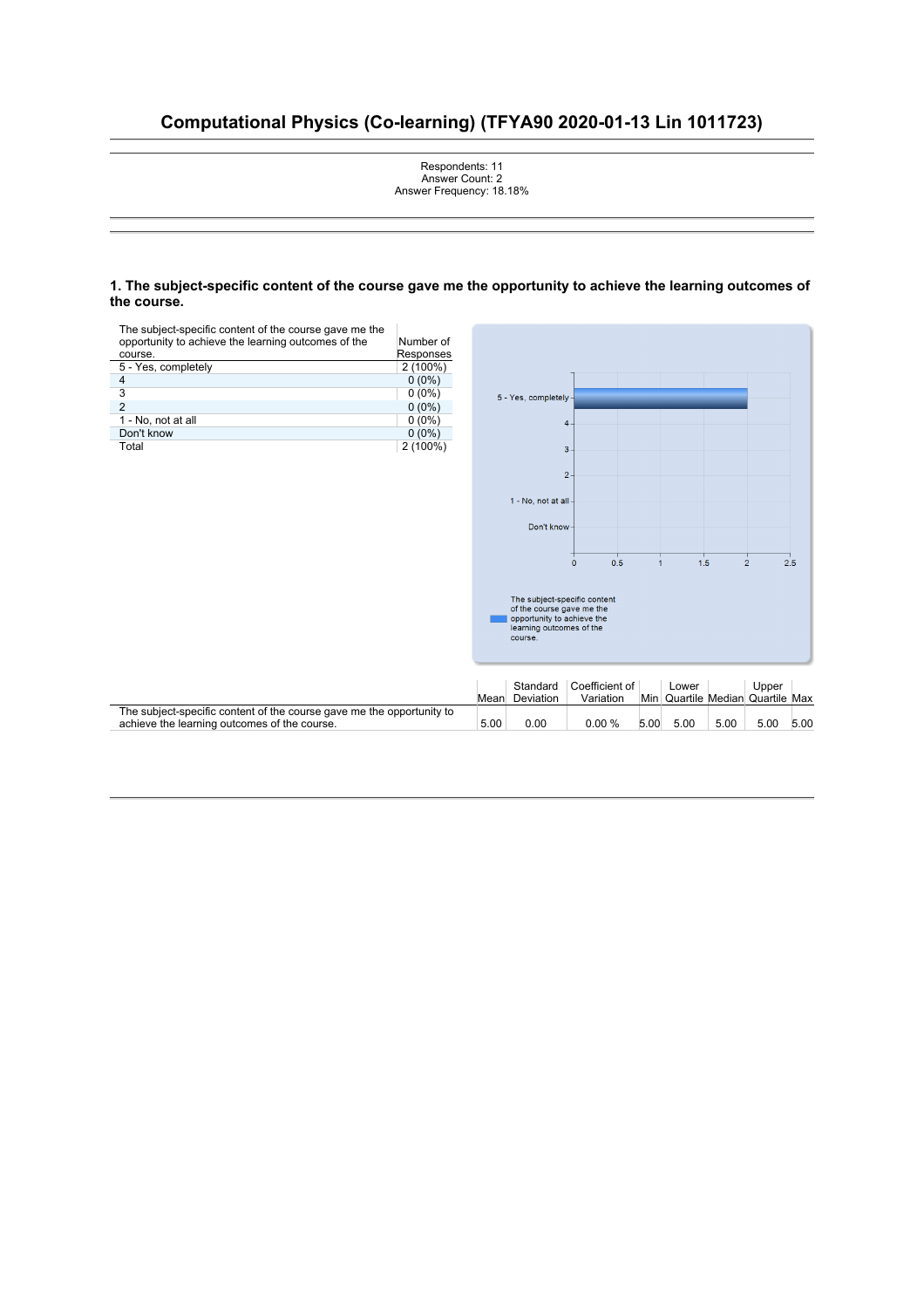**2. The various teaching and working methods of the course were relevant to the learning outcomes of the course. The teaching and working methods may include lectures, seminars, laboratory work, tutorial groups, supervision, project work, and classwork.** 



### **3. The components of the course that were subject to grading were relevant to the learning outcomes of**  the course.

The components of the course that were subject to grading were relevant to the learning outcomes of the course. Number of Responses 5 - Yes, completely 2 (100%)  $4 \t\t 0 \t(0\%)$  $3$  0 (0%) 2 0  $(0\%)$ 1 - No, not at all 0 (0%)<br>Don't know 0 (0%) Don't know<br>Total  $2(100%)$ 

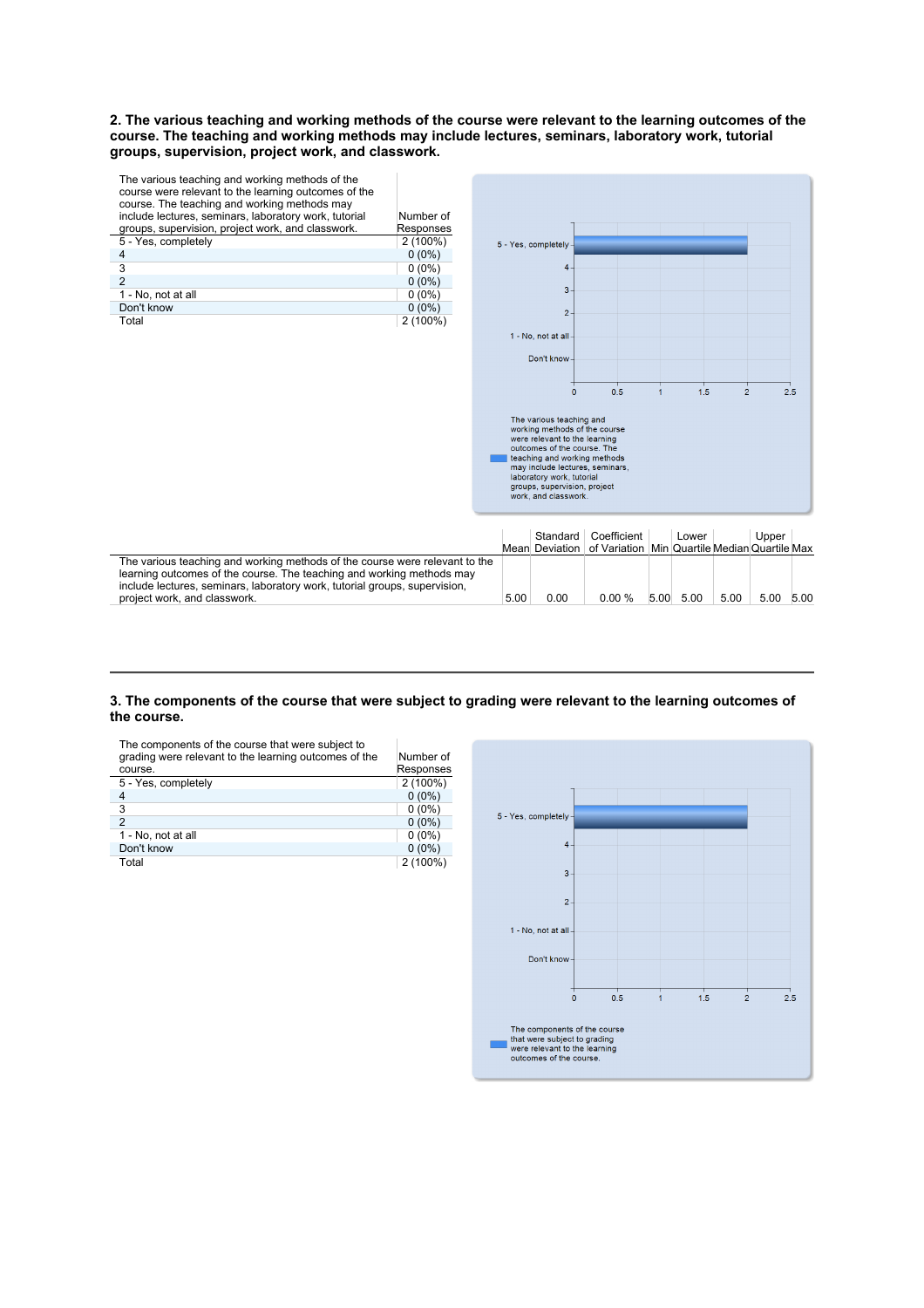|                                                                                                                    | Mean | Deviation | Standard Coefficient of<br>Variation |      | Lower<br>Min Quartile Median Quartile Max |      | Upper |      |
|--------------------------------------------------------------------------------------------------------------------|------|-----------|--------------------------------------|------|-------------------------------------------|------|-------|------|
| The components of the course that were subject to grading were relevant<br>to the learning outcomes of the course. | 5.00 | 0.00      | 0.00 %                               | 5.00 | 5.00                                      | 5.00 | 5.00  | 5.00 |

# **4. The educational methods used in the course supported my learning.**

| The educational methods used in the course<br>supported my learning. | Number of<br>Responses |
|----------------------------------------------------------------------|------------------------|
| 5 - Yes, completely                                                  | $2(100\%)$             |
| 4                                                                    | $0(0\%)$               |
| 3                                                                    | $0(0\%)$               |
| $\mathfrak{p}$                                                       | $0(0\%)$               |
| 1 - No, not at all                                                   | $0(0\%)$               |
| Don't know                                                           | $0(0\%)$               |
| Total                                                                | 2 (100%)               |



|                                                                      | Mear | Standard<br>Deviation | Coefficient of<br>Variation | Min  | ∟ower<br>Quartile | Median | Upper<br>Quartile | Max  |
|----------------------------------------------------------------------|------|-----------------------|-----------------------------|------|-------------------|--------|-------------------|------|
| The educational methods used in the course supported<br>my learning. | 5.00 | 0.00                  | 0.00%                       | 5.00 | 5.00              | 5.00   | 5.00              | 5.00 |
|                                                                      |      |                       |                             |      |                   |        |                   |      |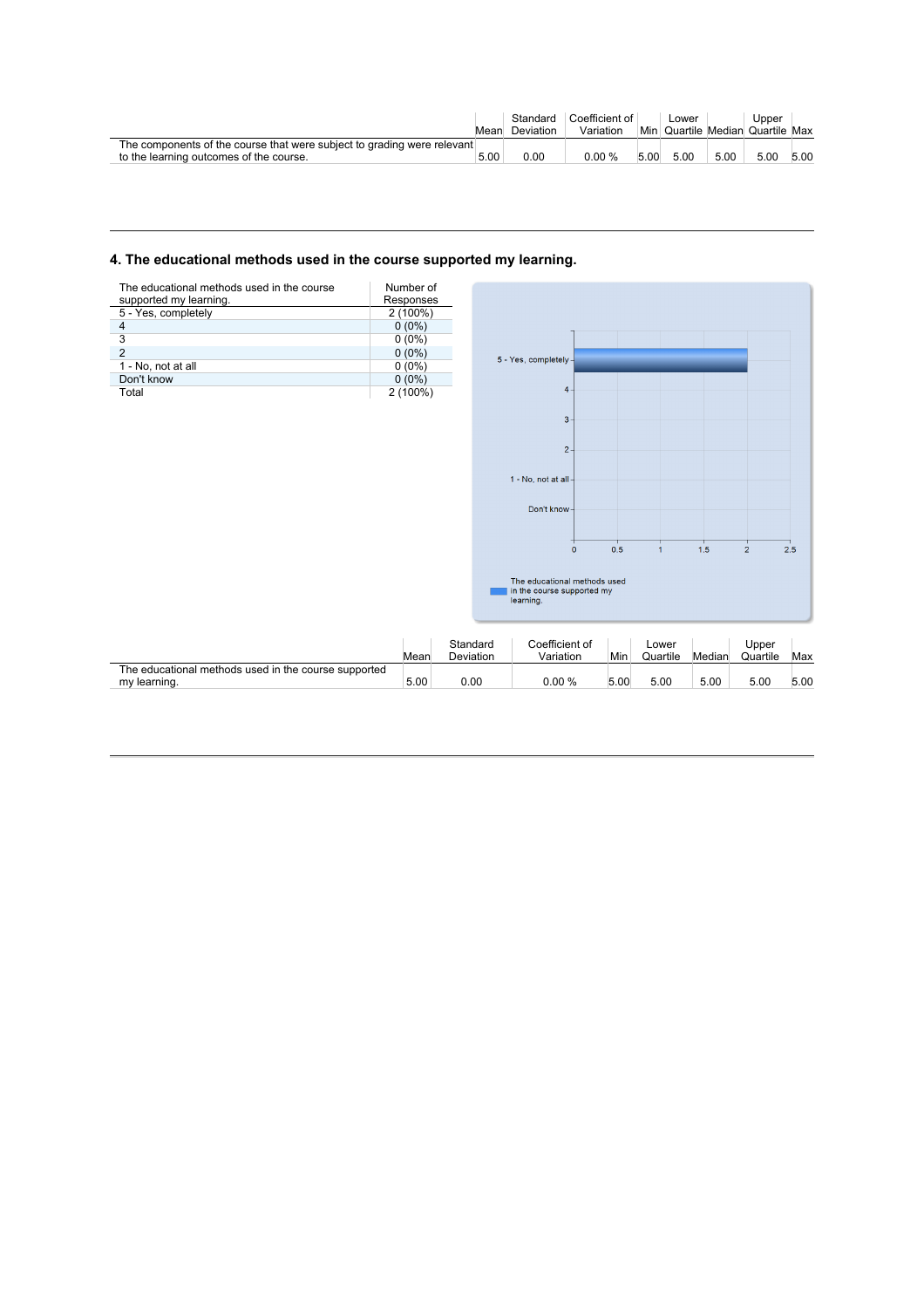## **5. The time I worked actively on the course (both timetabled hours and independent study) corresponded**  to the credit value of the course.



#### **6. What changes do you consider to be possible that would improve the course with respect to, for example, content, teaching principles, administration, teaching methods, or examination forms? Specify the most important first.**

Fritextssvar visas inte i denna rapport. Free text answers aren't shown in this report.

## **7. Give examples of content, teaching principles, teaching methods, examination forms, or any other aspect of the course that you consider to have been particularly successful.**

Fritextssvar visas inte i denna rapport. Free text answers aren't shown in this report.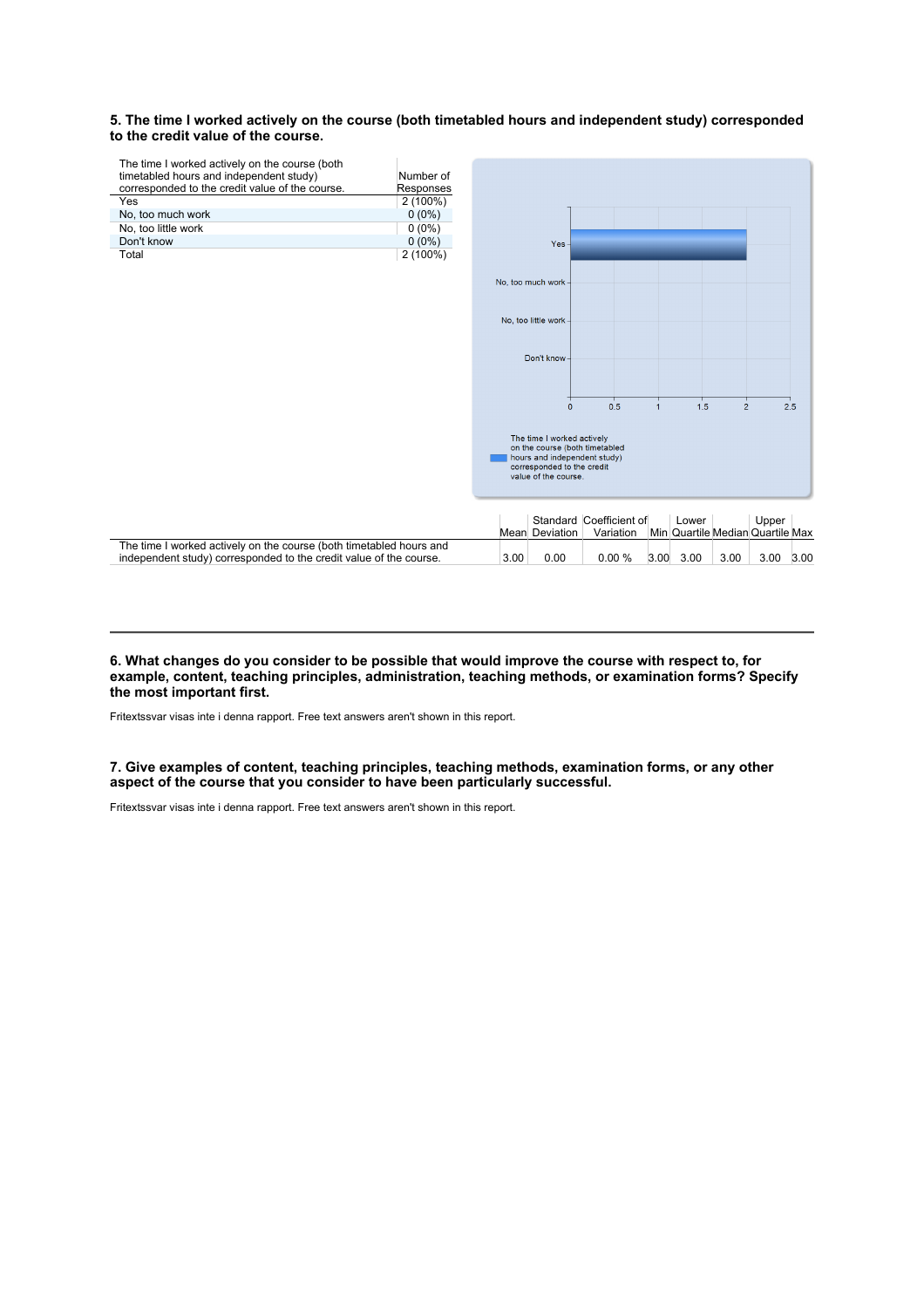### **8. Do you consider that the course content, how the content was taught and examination agree with what is stated in the course syllabus?**

 $\overline{\phantom{a}}$ 

Do you consider that the course content, how the

| content was taught and examination agree with what is | Number of  |
|-------------------------------------------------------|------------|
| stated in the course syllabus?                        | Responses  |
| 5 - Yes, completely                                   | $2(100\%)$ |
| 4                                                     | $0(0\%)$   |
| 3                                                     | $0(0\%)$   |
| $\overline{2}$                                        | $0(0\%)$   |
| 1 - No, not at all                                    | $0(0\%)$   |
| Don't know                                            | $0(0\%)$   |
| Total                                                 | 2 (100%)   |

5 - Yes, completely  $\overline{4}$  $\overline{3}$  $\overline{2}$ 1 - No, not at all Don't know  $\frac{1}{2.5}$  $\overline{\bullet}$  $0.5$  $\frac{1}{1}$  $1.5$  $\frac{1}{2}$ Do you consider that the<br>course content, how the content<br>| was taught and examination<br>agree with what is stated<br>in the course syllabus?

|                                                                         |      |                | Standard Coefficient of |      | Lower                            |      | Upper |      |
|-------------------------------------------------------------------------|------|----------------|-------------------------|------|----------------------------------|------|-------|------|
|                                                                         |      | Mean Deviation | Variation               |      | Min Quartile Median Quartile Max |      |       |      |
| Do you consider that the course content, how the content was taught and |      |                |                         |      |                                  |      |       |      |
| examination agree with what is stated in the course syllabus?           | 5.00 | 0.00           | $0.00 \%$               | 5.00 | 5.00                             | 5.00 | 5.00  | 5.00 |

## **9. What is your overall evaluation of the course?**

| What is your overall evaluation of the | Number of |                  |                                 |     |     |     |                |     |
|----------------------------------------|-----------|------------------|---------------------------------|-----|-----|-----|----------------|-----|
| course?                                | Responses |                  |                                 |     |     |     |                |     |
| 5 - Highest                            | 1(50%)    |                  |                                 |     |     |     |                |     |
| $\overline{4}$                         | $1(50\%)$ |                  |                                 |     |     |     |                |     |
| 3                                      | $0(0\%)$  |                  |                                 |     |     |     |                |     |
| $\overline{2}$                         | $0(0\%)$  |                  |                                 |     |     |     |                |     |
| 1 - Lowest                             | $0(0\%)$  | $5$ - Highest-   |                                 |     |     |     |                |     |
| Total                                  | 2(100%)   |                  |                                 |     |     |     |                |     |
|                                        |           |                  |                                 |     |     |     |                |     |
|                                        |           | $4 -$            |                                 |     |     |     |                |     |
|                                        |           |                  |                                 |     |     |     |                |     |
|                                        |           | $3 -$            |                                 |     |     |     |                |     |
|                                        |           |                  |                                 |     |     |     |                |     |
|                                        |           |                  |                                 |     |     |     |                |     |
|                                        |           | $2 -$            |                                 |     |     |     |                |     |
|                                        |           |                  |                                 |     |     |     |                |     |
|                                        |           |                  |                                 |     |     |     |                |     |
|                                        |           | $1 -$ Lowest $-$ |                                 |     |     |     |                |     |
|                                        |           |                  |                                 |     |     |     |                |     |
|                                        |           |                  |                                 |     |     |     |                |     |
|                                        |           |                  | 0.2                             | ⊤   |     | 0.8 |                |     |
|                                        |           | $\mathbf{0}$     |                                 | 0.4 | 0.6 |     | $\overline{1}$ | 1.2 |
|                                        |           |                  |                                 |     |     |     |                |     |
|                                        |           |                  | What is your overall evaluation |     |     |     |                |     |
|                                        |           | of the course?   |                                 |     |     |     |                |     |
|                                        |           |                  |                                 |     |     |     |                |     |
|                                        |           |                  |                                 |     |     |     |                |     |

|                                                     |  | Mean Standard Deviation Coefficient of Variation Min Lower Quartile Median Upper Quartile Max |      |      |      |      |      |
|-----------------------------------------------------|--|-----------------------------------------------------------------------------------------------|------|------|------|------|------|
| What is your overall evaluation of the course? 4.50 |  | 15.71 %                                                                                       | 4.00 | 4.50 | 4.50 | 4.50 | 5.00 |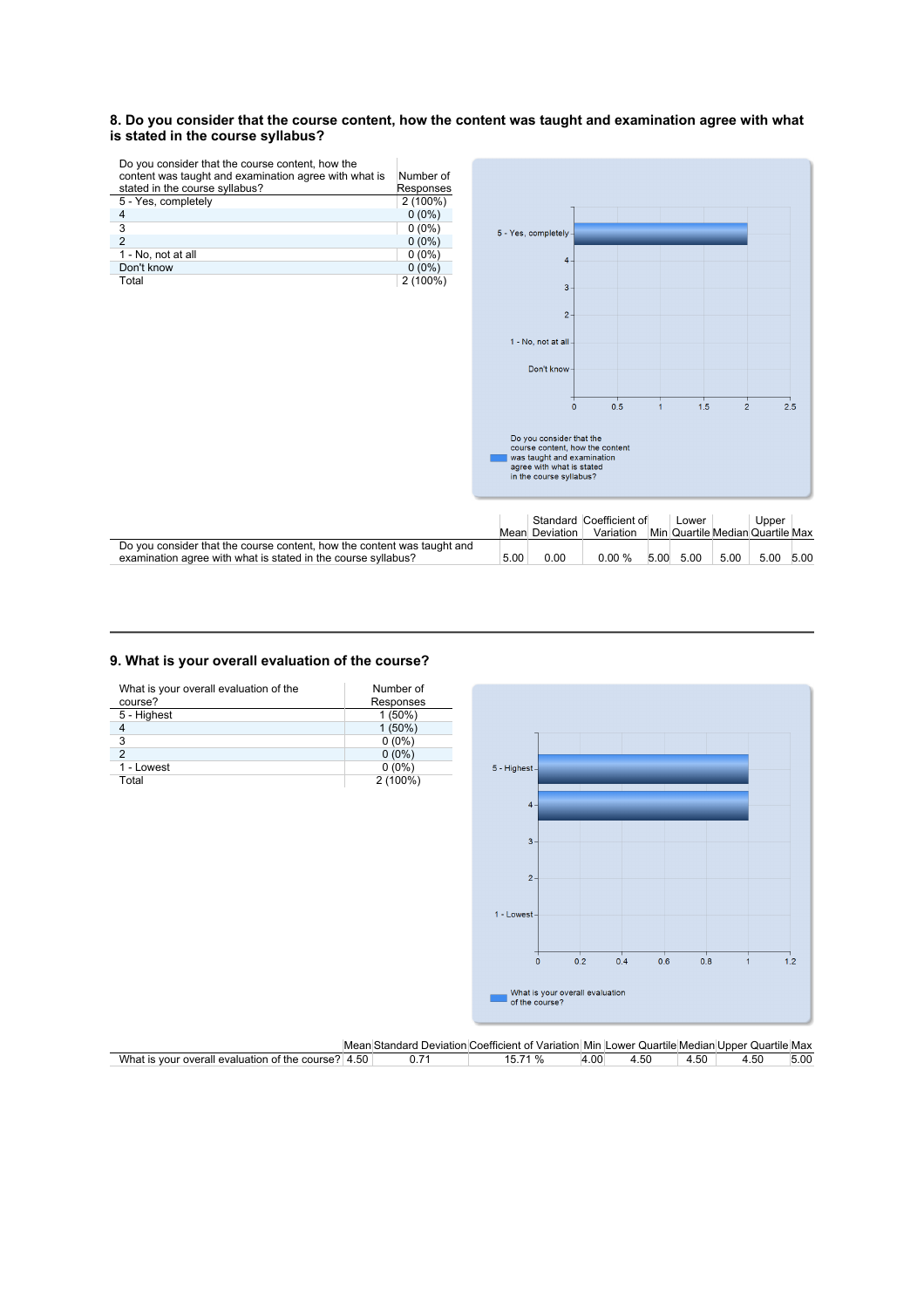#### **10. LiU works actively to counter all forms of discrimination, harassment, victimisation and exclusion. Have you seen or witnessed any problems during the course with respect to this? If so, give details in the box for free-text replies below.**

| LiU works actively to counter all forms of<br>discrimination, harassment, victimisation<br>and exclusion. Have you seen or witnessed<br>any problems during the course with |                       |
|-----------------------------------------------------------------------------------------------------------------------------------------------------------------------------|-----------------------|
| respect to this? If so, give details in the box                                                                                                                             | Number of Cumulated   |
| for free-text replies below.                                                                                                                                                | Responses Responses   |
| Yes                                                                                                                                                                         | $0(0.0\%)$ 0 (0.0%)   |
| No                                                                                                                                                                          | 1 (100.0%) 1 (100.0%) |
| Don't know                                                                                                                                                                  | $0(0.0\%)$ 1 (100.0%) |
| Total                                                                                                                                                                       | 1 (100.0%) 1 (100.0%) |
|                                                                                                                                                                             |                       |



## **11. The course was relevant to my education.**

| The course was relevant to my education. | Number of Responses |
|------------------------------------------|---------------------|
| 5 - Yes, absolutely                      | $2(100\%)$          |
|                                          | $0(0\%)$            |
| 3                                        | $0(0\%)$            |
|                                          | $0(0\%)$            |
| 1 - No, not at all                       | $0(0\%)$            |
| Total                                    | $2(100\%)$          |